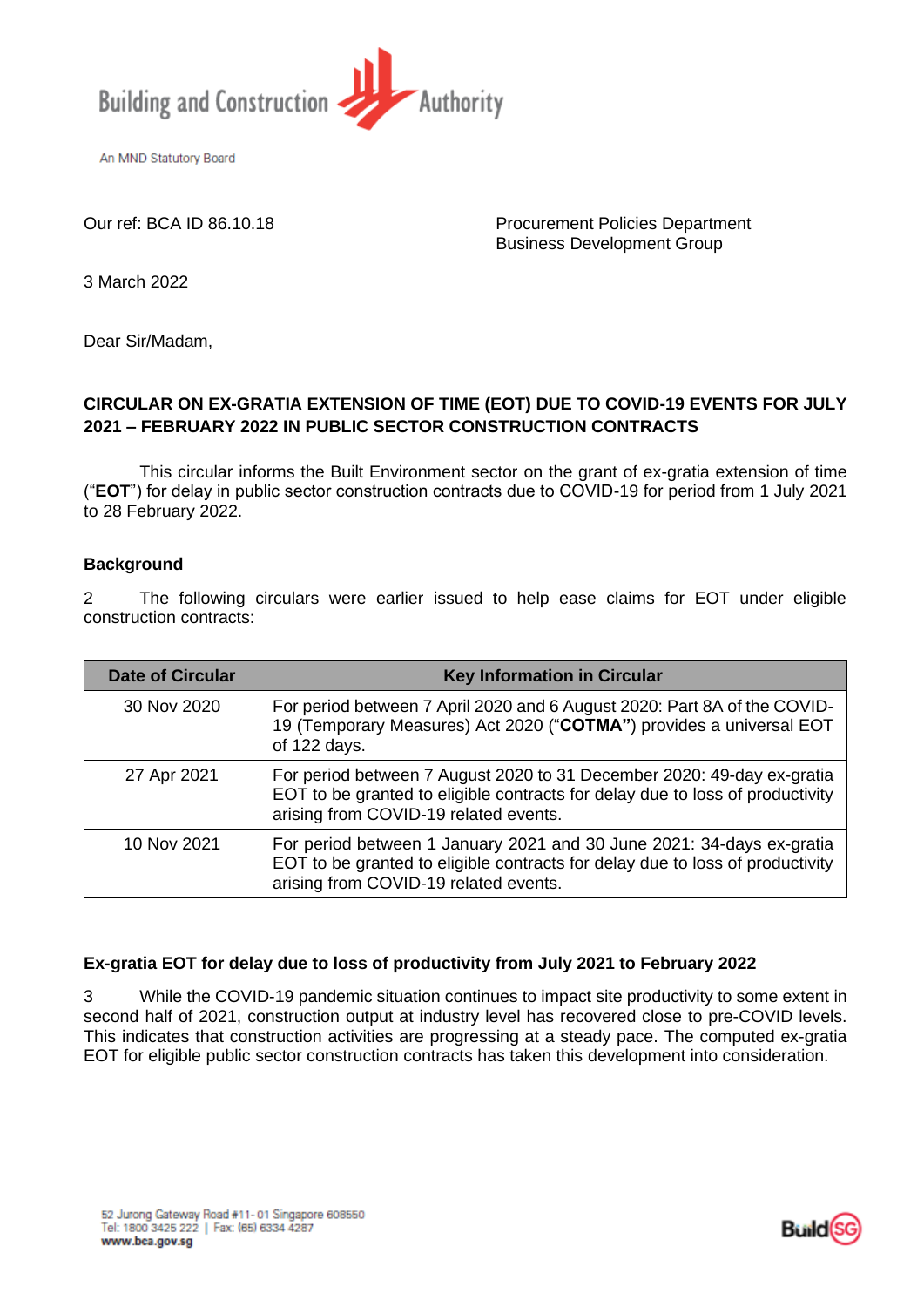4 For eligible public sector construction contracts, *government agencies will grant ex-gratia EOT of 33-days (or part thereof) due to loss of productivity for the period from 1 July 2021 to 28 February 2022*, see Table 1 for details*.* The eligibility criteria remain the same as the previous BCA circular dated 27 April 2021 i.e. for public sector construction contracts<sup>1</sup>:

- (i) in which the tender was closed on or before 1 June  $2020^2$
- (ii) that were not terminated by the Employer on or before 7 August 2020 under Clause 31 of PSSCOC (or equivalent clause under the contract); and
- (iii) that was not certified to be substantially completed on or before 7 August 2020 under Clause 17 of PSSCOC (or equivalent clause under the contract).

| <b>Period</b>                                                                       | EOT to be granted <sup>[a]</sup>   |  |
|-------------------------------------------------------------------------------------|------------------------------------|--|
|                                                                                     | 5 days per month                   |  |
| 1 Jul 2021 to 30 Sep 2021                                                           | (Total of 15 days for 3Q2021)      |  |
|                                                                                     | 4 days per month                   |  |
| 1 Oct 2021 to 31 Dec 2021                                                           | (Total of 12 days for 4Q2021)      |  |
| 1 Jan 2022 to 28 Feb 2022 <sup>[b]</sup>                                            | 3 days per month                   |  |
|                                                                                     | (Total of 6 days for Jan-Feb 2022) |  |
| Note: In total, 33-days of ex-gratia EOT for period from 1 Jul 2021 to 28 Feb 2022. |                                    |  |

Table 1: Ex-gratia EOT to be granted to eligible construction contracts

*[a] Similar to the previous ex-gratia EOT as announced in BCA circular dated 27 April 2021 and 10 November 2021, the ex-gratia EOT for July 2021 onwards was computed based on the estimated loss of productivity in terms of industry monthly progress payment (i.e. industry output) as compared to pre-COVID level, with adjustment for inflation.*

*[b] For this period, ex-gratia EOT was derived from estimated output.*

- 5 The following procedure will continue to apply:
	- a) *No claim for the ex-gratia EOT is required from contractors.* The ex-gratia EOT will apply unless the government agency assesses there are strong grounds<sup>3</sup> which deter the grant of the ex-gratia EOT.
	- b) *Contractors which wish to seek longer EOT for the same period shall provide the necessary substantiation for government agencies' assessment*. Government agencies can grant such longer EOT if they assess such requests to be appropriate. For more information, please visit the FAQs weblink at [https://go.gov.sg/bca-faqs-simplified-claim-process.](https://go.gov.sg/bca-faqs-simplified-claim-process)



<sup>1</sup> Refers to construction contracts involving works such as building, civil engineering works and addition & alteration (A&A) works. Supply and maintenance term contracts are not eligible for this EOT.

<sup>2</sup> Notwithstanding, government agencies have the flexibility to grant ex-gratia EOT for contracts with tender closed **after** 1 June 2020 if there are valid justifications to do so (e.g. contract duration was still based on pre-COVID estimate).

<sup>&</sup>lt;sup>3</sup> Example: Design stage in D&B contract where the progress of design works, which are not carried out on worksite, are not affected by the COVID-19 situation. In such cases, government agencies have the flexibility to reduce (or not to grant) exgratia EOT accordingly.